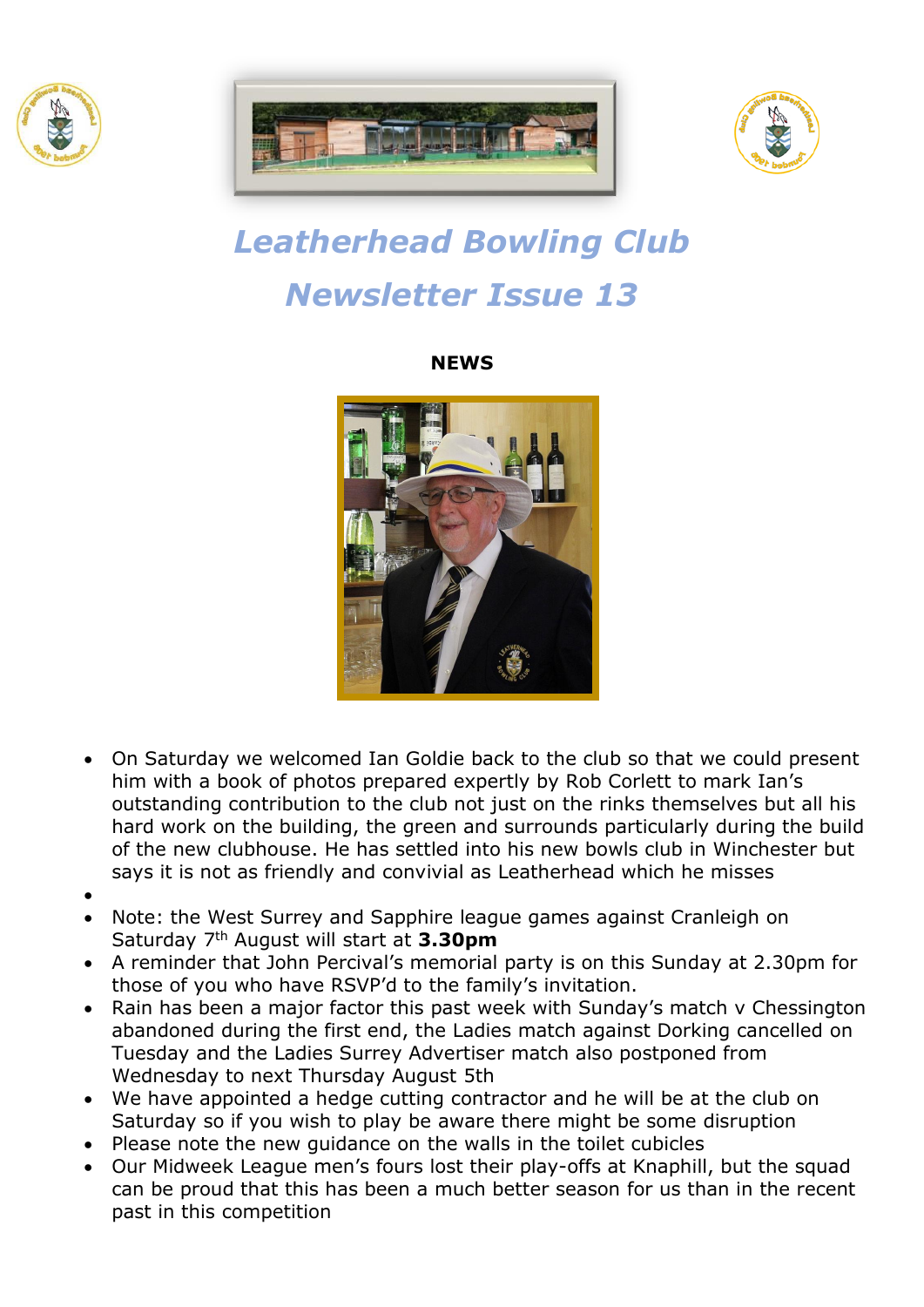• Despite a loss on Monday the Chrystie League Men's team are still top of the league with two matches against Bookham and Pippbrook to play

The Club results have been as follows:

- On Friday the Ladies won their friendly match at Bookham
- On Saturday the Men beat Hook and Southborough by two rinks to one and a win overall by 62-59 – there was no Sapphire League match
- On Monday our Ladies' two triples beat Holloway Hill overall with a rink win for each team – a loss by one shot and a win by five
- On Thursday 29<sup>th</sup> the Ladies won all three triples' rinks against Auriol with a total of 63 against 41

## **FORTHCOMING MATCHES**

Saturday/Sunday – no club matches or BBQ drive (as per club calendar)

Monday August 2nd – the Men play Bookham away (two rinks) in the Chrystie League – 6.15pm and the Ladies (two triples) are away to Wonersh in the West Surrey Monday League – 6.30pm

Tuesday 3rd – Mixed match at home to Reigate Priory – 4 rinks – 2.30pm

Wednesday 4th – Prize Drive 2.30pm – but the evening Men's match at Byfleet has been cancelled

Thursday 5th – Ladies play away at Bookham in the Surrey Advertiser Competition

Friday 6th – Barham Triples – 5.30pm start

### **CAPTAIN'S CORNER**

**David** – In my absence on holiday I would like to say 'well done' to the Saturday team with their win over Hook and Southborough and commiserations to the Friday team for their loss in the play-offs but a thanks to all for helping to get us that far in the competition

**Desta** – the following is the updated Sapphire League positions which only our Ladies compete in although other teams often have a mix of men and women